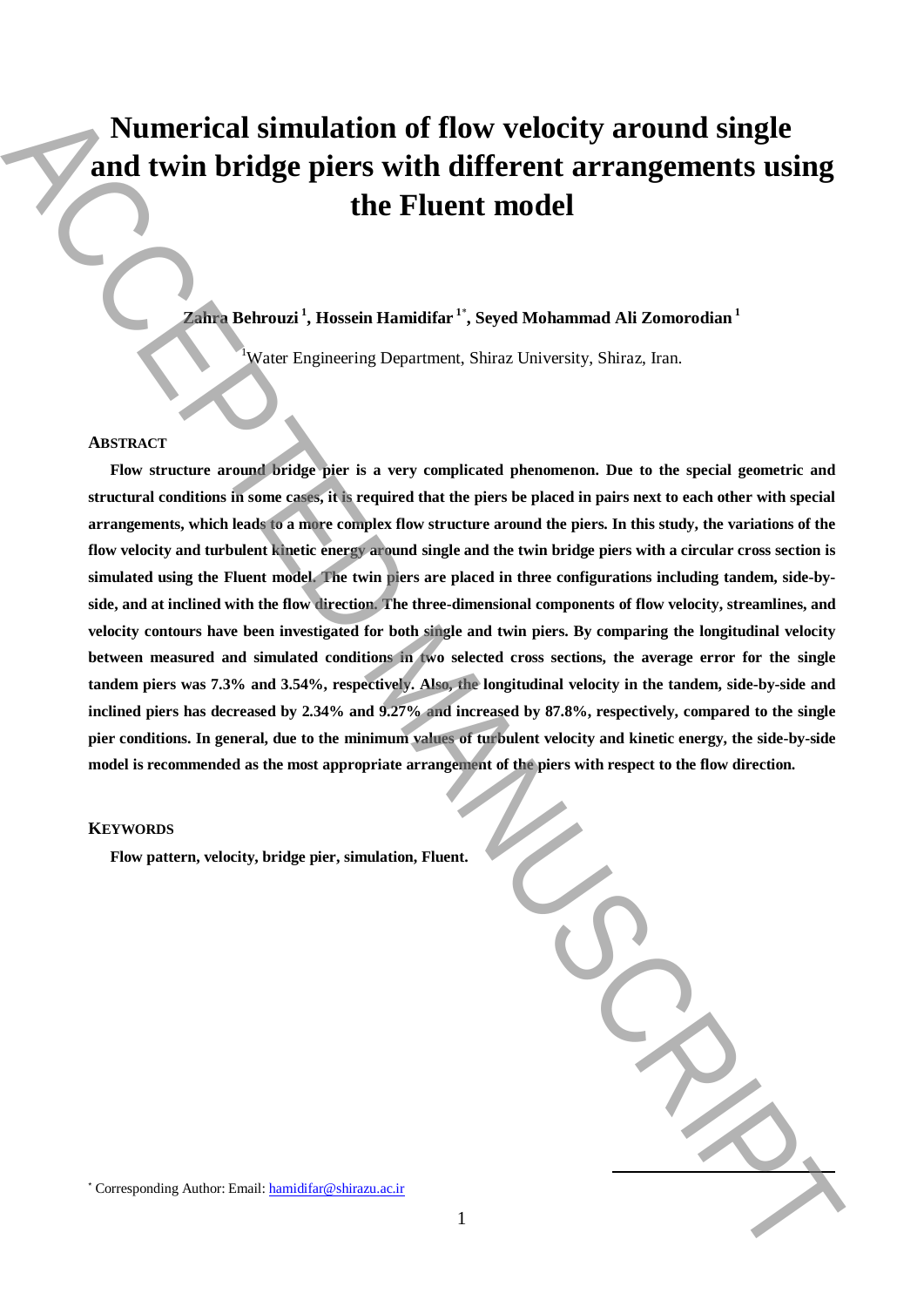# **1. Introduction**

The study of flow pattern around bridge piers is essential because of its effect on the structural failure. Generally, when a structure is located in flow, it creates some changes which increase the capacity of sediment transport, and finally, it causes the scour phenomenon. Ayari and Hakimzadeh (2009) simulated threedimensional flow pattern around bridge piers with circular, spindle, oval, square, and hybrid (circularrectangular) sections. They concluded that with increasing longitudinal dimension, the vortex length was reduced, and these vortices were shorter in the hybrid (square-rectangular) section than in the square and rectangular ones. Also, at the back of the spindle pier, there was no recirculating flow. Also, Poorahmadi and Hakimzadeh (2010) investigated the effects of turbulence models on two-dimensional numerical modeling of flow around circular piers using the Fluent software. They showed that the Reynolds Stress Model (RSM) could predict the flow separation around the pier and backflow eddy currents considerably. Ataie-Ashtiani and Aslani-Kordkandi (2013) studied the flow pattern around single and twin bridge piers in rough bed conditions. They measured the flow velocity using an ADV. Their results showed that the presence of a downstream base changes the flow structure significantly, especially in the vicinity of the flow edges. Kardan et al. (2018) simulated the flow around bridge pier models and found that the k-e model is more accurate than other models. In the present study, numerical simulation and comparison of flow pattern around single and twin bridge piers are investigated. **1.** Interesting these pairs are set of the sphere and leads. A December of the signal and the sphere of the sphere of the sphere of the sphere of the sphere of the sphere of the sphere of the sphere of the sphere of the

# **2. Methodology**

In this study, the flow pattern has been simulated with Fluent software (v.16.0) around a single pier and two cylindrical piers with different arrangements. The piers were arranged in 3 ways: tandem, side by side, and inclined with the flow direction. The volume of fluid method (VOF) method has been used to study the effect of the free surface. Meshing was performed using Gambit software (V.2.4.6). A finer mesh was considered around the pier. The number of cells in the single-pier models was 1318482, and for the three other models were the same as 1355760. The study includes 3-D flow velocity components, streamlines, velocity vector, and contours of turbulence kinetic energy for single pier and twin piers. Also, the results of the single pier and two piers were compared with laboratory results.

# **3. Discussion and Results**

Variations of the flow velocity in the streamwise direction (u) for single pier and twin piers are presented in Figures 1 and 2, respectively. The results show that fluent software is suitable in simulating flow around piers. The average error between measured and simulated longitudinal velocity in 2 selected crosssections were 8 and 3.7% for single and twin piers with the tandem arrangement, respectively. Also, a good agreement was observed between the simulated and measured data in terms of velocity magnitude. The flow velocity increases around the pier due to the flow compression, which is well evident in the simulated results. The magnitude of this velocity is lower at 0.02h than that at 0.5h, as the flow velocity increases from the bed to the free surface. At the downstream of the piers, due to the formation of recirculating vortices, the flow is diverted in the opposite direction y, and its velocity is negative, which is well observed in both simulated and experimental models.

a)